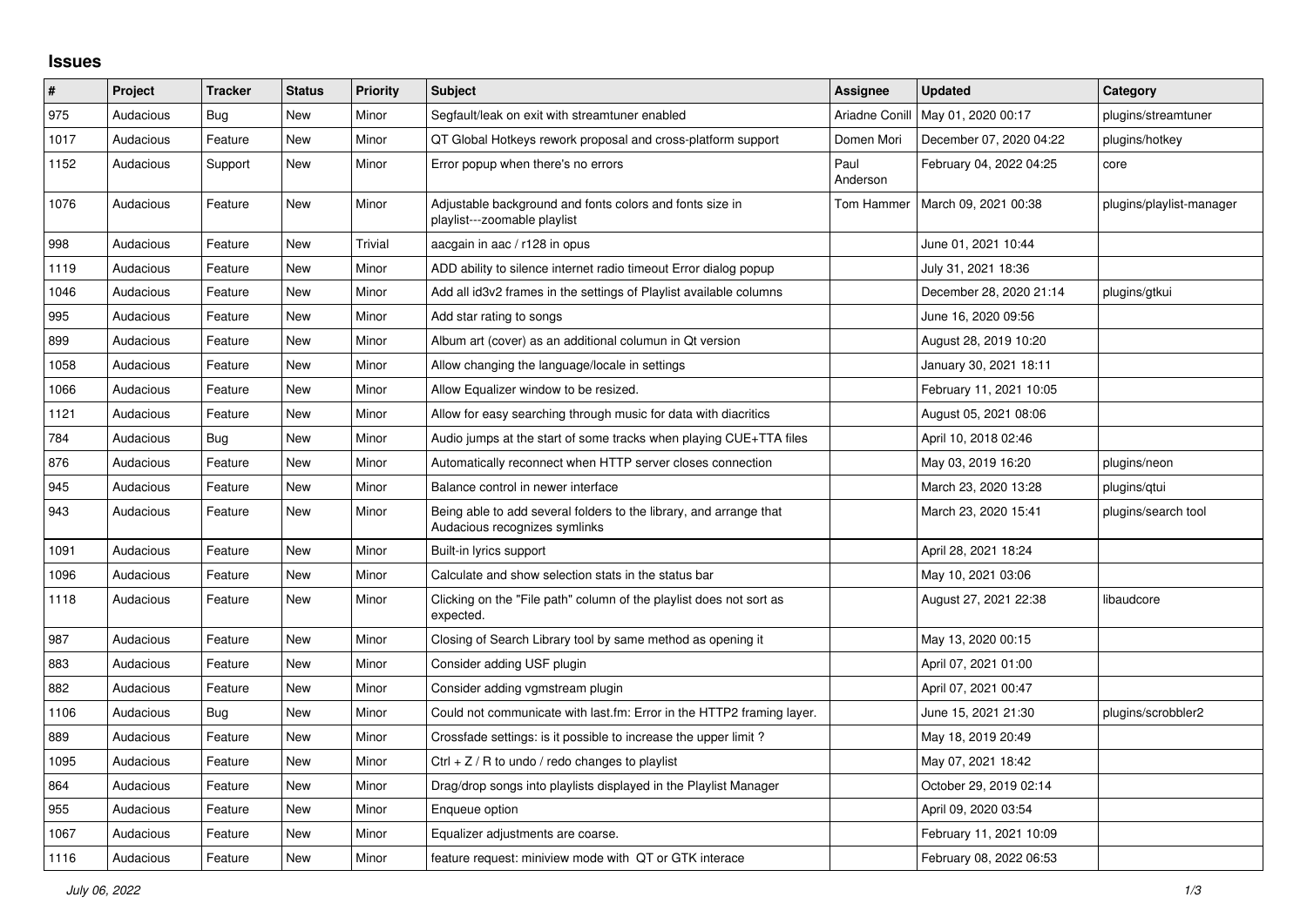| $\sharp$ | Project   | <b>Tracker</b> | <b>Status</b> | <b>Priority</b> | <b>Subject</b>                                                                                                                            | <b>Assignee</b> | <b>Updated</b>           | Category           |
|----------|-----------|----------------|---------------|-----------------|-------------------------------------------------------------------------------------------------------------------------------------------|-----------------|--------------------------|--------------------|
| 1082     | Audacious | Feature        | New           | Minor           | File writer option to pad track numbers with leading zeros                                                                                |                 | March 31, 2021 00:15     | plugins/filewriter |
| 1130     | Audacious | Feature        | <b>New</b>    | Minor           | folders for tabs in the playlist head (an enhancement suggestion, not a<br>bug)                                                           |                 | October 24, 2021 19:04   |                    |
| 500      | Audacious | Feature        | New           | Minor           | fullscreen album art                                                                                                                      |                 | April 08, 2020 19:17     |                    |
| 1098     | Audacious | Feature        | <b>New</b>    | Minor           | Hide empty Services playlist sub-menu                                                                                                     |                 | May 10, 2021 09:25       | libaudgui          |
| 1108     | Audacious | Feature        | New           | Minor           | HTTPS support for Windows builds                                                                                                          |                 | December 27, 2021 04:45  | plugins/neon       |
| 1145     | Audacious | Support        | New           | Minor           | I started to code, I need m-tags support for audacious to tag files<br>witthout tags, and all I need is a (link to a) good documentation* |                 | February 25, 2022 05:01  |                    |
| 1071     | Audacious | Feature        | <b>New</b>    | Minor           | Linkage could be improved for packagers.                                                                                                  |                 | March 31, 2021 00:32     |                    |
| 1151     | Audacious | Feature        | <b>New</b>    | Minor           | Load balance XSPF tracks with multiple location URIs                                                                                      |                 | January 28, 2022 19:10   |                    |
| 968      | Audacious | Feature        | New           | Minor           | Loop PSF files at normal loop points during repeat mode                                                                                   |                 | April 16, 2020 03:25     | plugins/psf        |
| 993      | Audacious | Bug            | New           | Minor           | Lyrics for streamed content are written to cache but not read.                                                                            |                 | June 07, 2020 13:10      | plugins/lyricwiki  |
| 1093     | Audacious | Feature        | <b>New</b>    | Minor           | Make the Song Dialog (Qt) window wider by default                                                                                         |                 | May 17, 2021 15:36       |                    |
| 1057     | Audacious | Feature        | New           | Minor           | Matroska (mka) chapter support                                                                                                            |                 | August 27, 2021 22:54    |                    |
| 1142     | Audacious | Feature        | <b>New</b>    | Minor           | MusicBrainz support for CD plugin                                                                                                         |                 | November 20, 2021 21:46  | plugins/cdaudio    |
| 1160     | Audacious | Feature        | New           | Minor           | Ogg Opus support for streams                                                                                                              |                 | March 11, 2022 18:09     |                    |
| 873      | Audacious | Feature        | New           | Minor           | Optionally make "previous track" restart current track                                                                                    |                 | June 08, 2021 22:55      |                    |
| 1153     | Audacious | Feature        | <b>New</b>    | Minor           | Optional sort column for File Created/Modified date and time                                                                              |                 | February 04, 2022 16:00  | libaudgui          |
| 51       | Audacious | Feature        | New           | Minor           | Option to inhibit suspend                                                                                                                 |                 | February 13, 2021 09:23  |                    |
| 924      | Audacious | Feature        | <b>New</b>    | Minor           | Option to replace playlist contents by drag and drop                                                                                      |                 | December 02, 2019 20:15  |                    |
| 1099     | Audacious | Feature        | New           | Minor           | Per-track ReplayGain shouldn't be enabled by default                                                                                      |                 | May 09, 2021 13:41       |                    |
| 1048     | Audacious | Feature        | New           | Minor           | PipeWire support                                                                                                                          |                 | May 04, 2022 19:36       |                    |
| 1170     | Audacious | Feature        | New           | Minor           | Playback mode button                                                                                                                      |                 | April 22, 2022 16:01     |                    |
| 913      | Audacious | Feature        | New           | Minor           | Play / create new playlist from selection                                                                                                 |                 | December 02, 2019 20:13  | plugins/qtui       |
| 1154     | Audacious | Support        | New           | Minor           | Playlist column Headers                                                                                                                   |                 | March 06, 2022 16:06     |                    |
| 877      | Audacious | Feature        | New           | Minor           | Please add save option to cue playlists (patch included)                                                                                  |                 | March 07, 2019 04:18     | plugins/cue        |
| 429      | Audacious | Feature        | New           | Minor           | Please enable scrobbling to libre.fm in Scrobbler 2.0                                                                                     |                 | September 02, 2019 10:35 | plugins/scrobbler2 |
| 1088     | Audacious | Feature        | <b>New</b>    | Minor           | plugin: status icon: ADD option to select tray mouse Middle Click action                                                                  |                 | April 11, 2021 12:05     | plugins/statusicon |
| 786      | Audacious | Feature        | New           | Minor           | Port global hotkeys plugin to Windows                                                                                                     |                 | January 04, 2021 21:52   | plugins/hotkey     |
| 1072     | Audacious | Feature        | New           | Minor           | QT AOSD plugin                                                                                                                            |                 | February 17, 2021 21:18  | plugins/aosd       |
| 907      | Audacious | Feature        | New           | Minor           | QtNetwork-based HTTP client                                                                                                               |                 | October 26, 2019 13:41   |                    |
| 996      | Audacious | Feature        | New           | Minor           | Refine playlists when searching (search all playlists)                                                                                    |                 | June 16, 2020 09:58      |                    |
| 909      | Audacious | Feature        | New           | Minor           | remember open/close status of equalizer and equalizer-presets<br>windows                                                                  |                 | April 22, 2020 06:56     | libaudgui          |